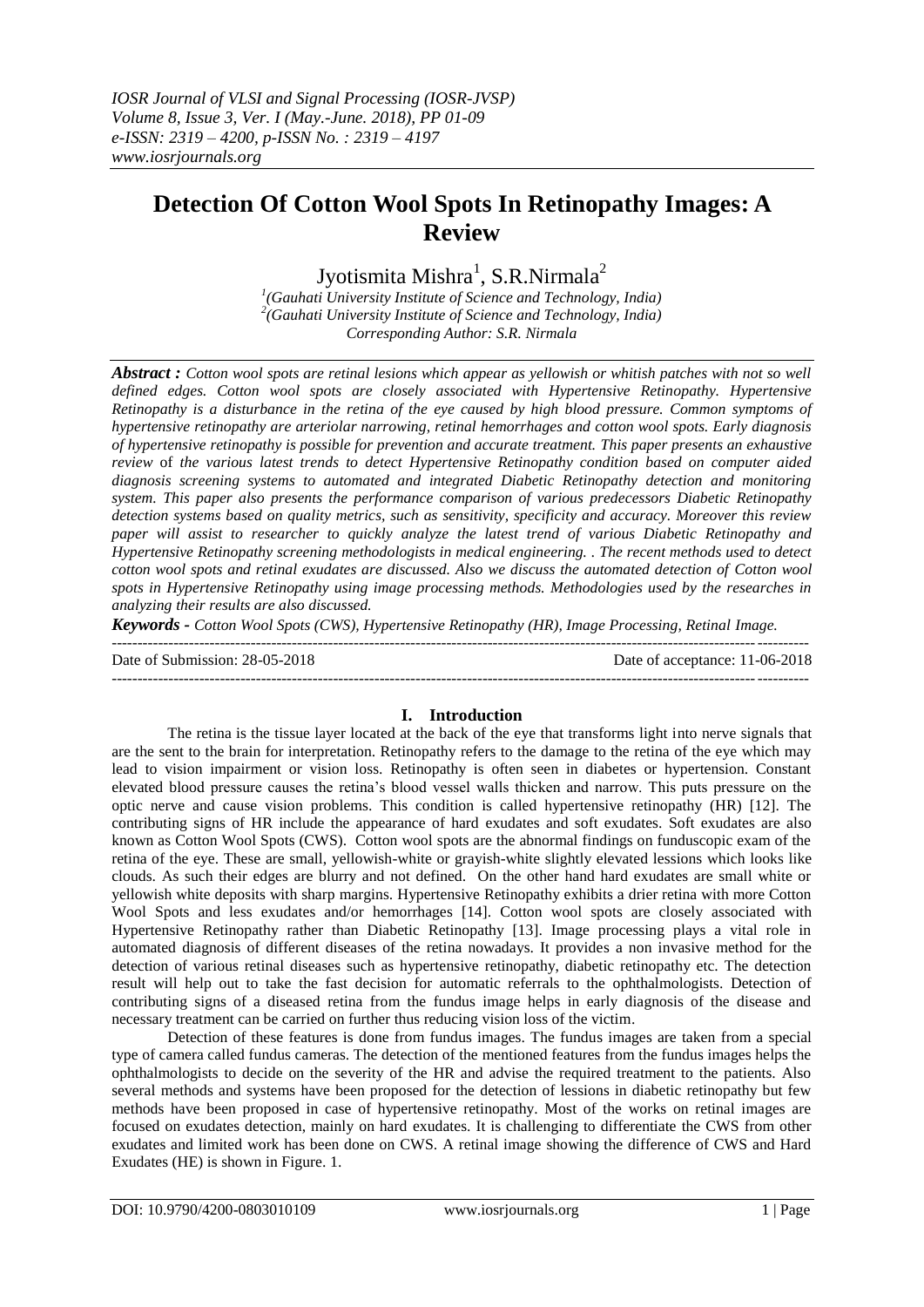

Figure 1: Retinal image having CWS (Source: Diarect DB1 database).

The remaining part of this paper is systematized in the following way: Section II documents the previous related works on detecting cotton wool spots in fundus retinal images. In section III, summary of the experimental results and efficiency or performance of the system, are tabulated and discussed. Finally, section IV concludes the paper.

### **II. Literature Review**

The previous related works on cotton wool spots in case of retinopathy are discussed below: Irshad et al. [1] presented an automated system for cotton wool spots detection in 2014 and achieved sensitivity of 82.16%. The system was evaluated using a database of 30 images of size 1504x1000 acquired from Ophthalmology department of AFIO, Pakistan.

In his method, the input image is pre-processed where the green channel is selected and median filtering [15] is used to suppress the noise in the image before eliminating high contrast structures like blood vessels and hemorrhages using morphological closing operation, where a disc shaped structuring element with a fixed radius of eleven is applied to green channel median filtered image. For enhancement of CWS, the image is passed through Gabor filter bank of different scale and orientations [16]. The filter bank is created based on Gabor based kernel is given in equation 1.

$$
G_{FB} = \frac{1}{\sqrt{\pi r \sigma}} e^{-\frac{1}{2} \left[ \left( \frac{d_1}{\sigma} \right)^2 + \left( \frac{d_2}{\sigma} \right)^2 \right]} (d_1(\cos \Omega + \sin \Omega)) \tag{1}
$$

where  $\sigma$ ,  $\Omega$ , r and  $\theta$  are the variation, frequency, aspect ratio and orientation respectively.

The filter bank enhances bright regions like CWS, OD and other lesions. The resultant image is thresholded to get a binary image. Later OD and other spurious regions are removed. The proposed system did not consider the images which do not have CWS since classification is not used. The results of proposed methodology are shown in Figure. 2.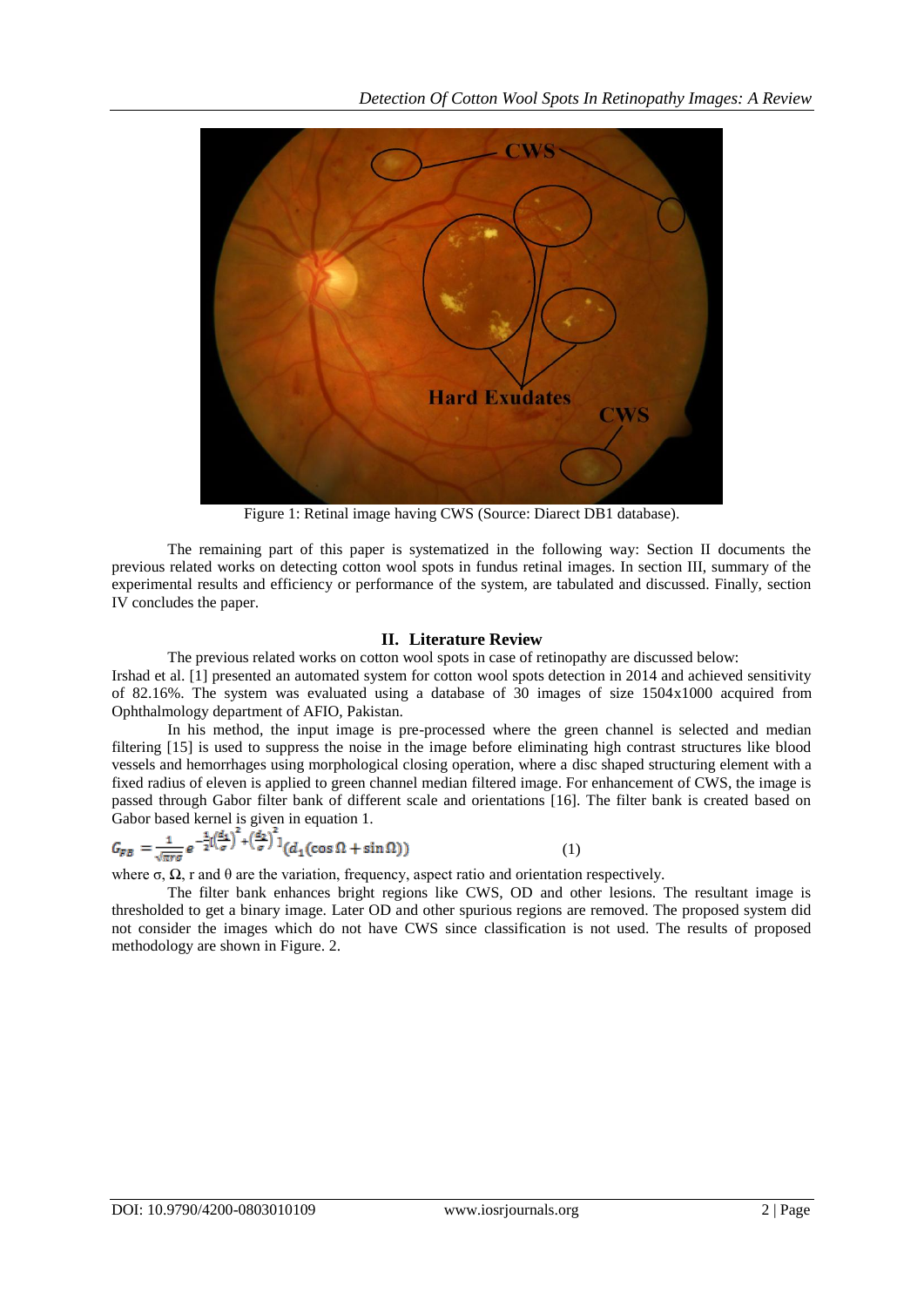

Figure 2: (a) Original Image (b) Morphological closed image (c) Gabor-filtered enhanced image (d) Thresholded image (e) Binary image after removing border and OD (f) Image after removing isolated small regions [1]

Roy Chowdhury et al. [2] presented an algorithm to detect CWS automatically in 2015 using Fuzzy C means, tested on 20 images which can be accessed publicly.

In his method the input retinal image containing CWS is converted to gray scale and then preprocessed with contrast enhancement to make the image clearer and cotton wool spots get prominent. Then the position of the optic disc (OD) is detected considering it to be the brightest point in the image and depending upon this point a mask image is formed. The retinal image contains three colours - Dark red for the blood vessel tree, whitish yellow or very bright yellow for the Optic Disc (OD) and Cotton Wool Spots and yellowish red for the rest part that is mucus and membrane of retina. Segmentation is done using fcm function where the number of cluster is set to three. After segmentation is applied, three regions get three different colours. Using the coordinate position of OD, the particular region is extracted. This extracted portion contains CWS along with OD but the blood vessel tree and the empty area of retina is removed. For extracting the CWS, a mask image is used to cover the OD. Figure 3 shows the images obtained in the different stages of execution of the algorithm on retinal image containing CWS.



FCM (e) Pre-processed image (f) Segmented image by FCM [2]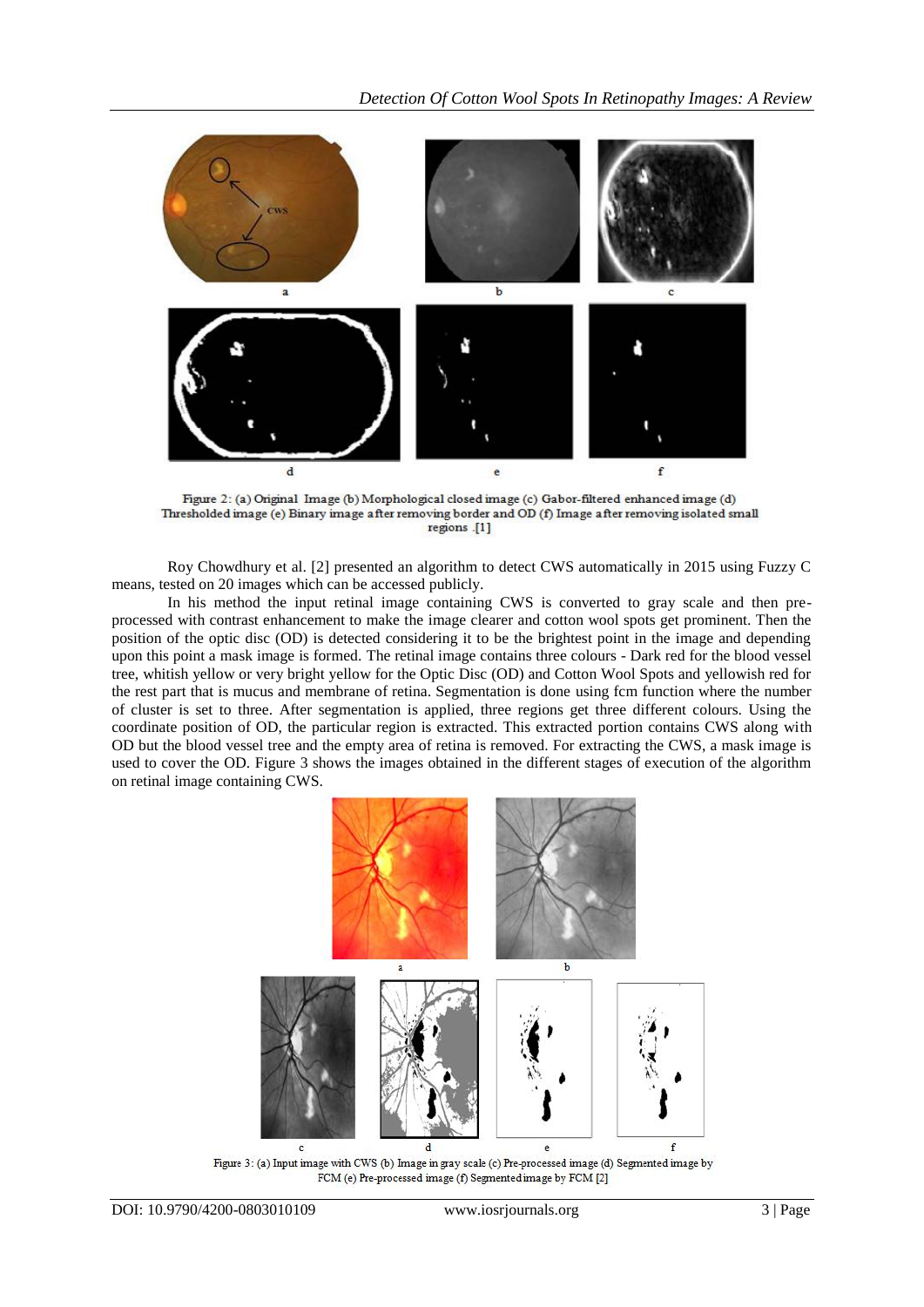Rajput et al. [3] proposed an algorithm in 2015 for the extraction of CWS lessions applied on fundus images databases of total 1191 fundus images from STARE, DRIVE, DiarectDB0, DiarectDB1 and SASWADE (local database). Firstly the fundus image is read from the fundus image database, and then optic disc is removed from all fundus images. The green channel is extracted for removing the optic disc. For enhancement of image, histogram equalization is applied. Complement function and intensity transformation is applied to remove the optic disc. Then multi resolution analysis techniques using symlet wavelet (sym4) is applied for extraction of lesion. Feature extraction is done by using area, diameter, length and thickness of cotton wool spots. After feature extraction K-Means clustering is applied for classification feature data.

A multiresolution analysis of  $L^2$  (IR) is a sequence of closed subspaces  $V_i \subset L^2$  (IR) such that :

| $V_j \subset V_{j+1} \cap_j V_j = \{0\}$ , $U_j^- = L^2$ (IR)  | (2) |
|----------------------------------------------------------------|-----|
| $f(x) \in V0 \Leftrightarrow f(x \Leftrightarrow 1) \in CV0$ , |     |
| $f(x) \in V$ $\Rightarrow$ $f(2x) \in V$ $\rightarrow$ 1       |     |

A scaling function  $\Psi \in V_0$  with unit integral exists such that {  $\Psi_{0,k}(x) = \Psi(x \Leftrightarrow k)$ ,  $k \in \mathbb{Z}$ } is an orthonormal basis of 0 and, consequently, the set of functions.

$$
\Psi_{j,k}(x) = 2^{\frac{1}{2}} \Psi(2^j x \Leftrightarrow k) \tag{4}
$$

(5)

is an orthonormal basis of the space Vj , Since  $\Psi \in V_0 \subset V_1$ , a sequence of complex-valued coefficients  $a^k$  exists such that  $\sum a^k = 1$  and

$$
\Psi(x) = 2\sum_k a_k \Psi(2x \otimes k)
$$

The proposed algorithm achieves 92% accuracy.

Niemeijer et al. [4] proposed machine learning based automated system in 2007 to detect exudates and cotton-wool spots in digital color fundus photographs, and differentiate them from drusen, for early diagnosis of diabetic retinopathy from a total of 430 retinal images from the Eye Check project in the Netherlands.

The machine learning algorithm is a so-called supervised algorithm, and therefore needed a set of annotated lesions to learn how to detect bright lesions and differentiate among them. For this purpose, 130 anonymous images originally read as containing bright lesions were selected. All pixels in all of these images were segmented by retinal specialist A as to whether they were (part of) an exudate, cotton-wool spot, drusen or background retina. Vessels, disc and red lesions, if present, were treated as background retina. In the machine learning algorithm the steps were as follows,

Each pixel was classified, resulting in a so-called lesion probability map that indicates the probability of each pixel to be part of a bright lesion. Then pixels were grouped into probable lesion pixel clusters having high probability. Each probable lesion pixel cluster was assigned a probability indicating the likelihood that the pixel cluster was a true bright lesion. Later each bright lesion cluster likely to be a bright lesion was classified as exudate, cotton wool spot or drusen. The automated system achieved sensitivity/specificity of 0.95/0.88 for the detection all bright lesions, and 0.95/0.86,0.70/0.93 and 0.77/0.88 for the detection of exudates, cotton wool spots and drusen respectively.

U.M.Akram et al. [5] in 2011 presented an algorithm using proposed Hybrid Fuzzy classifier that is performed on databases from DRIVE, STARE, DiaretDB0 and DiaretDB1 of 20 images for bright lessions. The algorithm is implemented for the detection of different DR lesions. As such blood vessels and optic disc are segmented out that hinders the further classification of different DR. The first step of the proposed system is pre-processing so as to improve and enhance the quality of the retinal image. After pre-processing, task is performed to enhance and segment the blood vessels by using Gabor wavelet and multilayered thresholding respectively. Then using average filter and Hough transform and edge detection, optic disc localization and the optic disk boundary is detected. After the segmentation of blood vessels and OD, dark and bright lesions are detected using hybrid fuzzy classifier. In this paper different distinguishable properties such as color, size and shape etc are considered to form the feature input vector. The feature vector set for classification of the lesions is formed by considering the area, mean hue, mean saturation, mean value, eccentricity and mean gradient magnitude of the candidate lesions. The proposed system gave accuracy of 94.73%.for bright lesions.

Osareh et al. [6] in 2003 presented a method for the identification of the retinal exudates from a total of 142 colour retinal images as the initial dataset. Out of these 142 dataset with resolution 760 x 657, 75 images were employed for training and testing the Neural Network in the exudate based classification stage and 67 images were used for the identification of images having any evidence of retinopathy.

In the pre-processing step, histogram specification and local contrast enhancement was implemented for further segmentation of the images that was applied on the I plane of the HSI colour model. For segmentation of the pre-processed image Fuzzy C Means (FCM) clustering method is used. An Artificial Neural Network (ANN) was applied for classification of exudates and non exudates.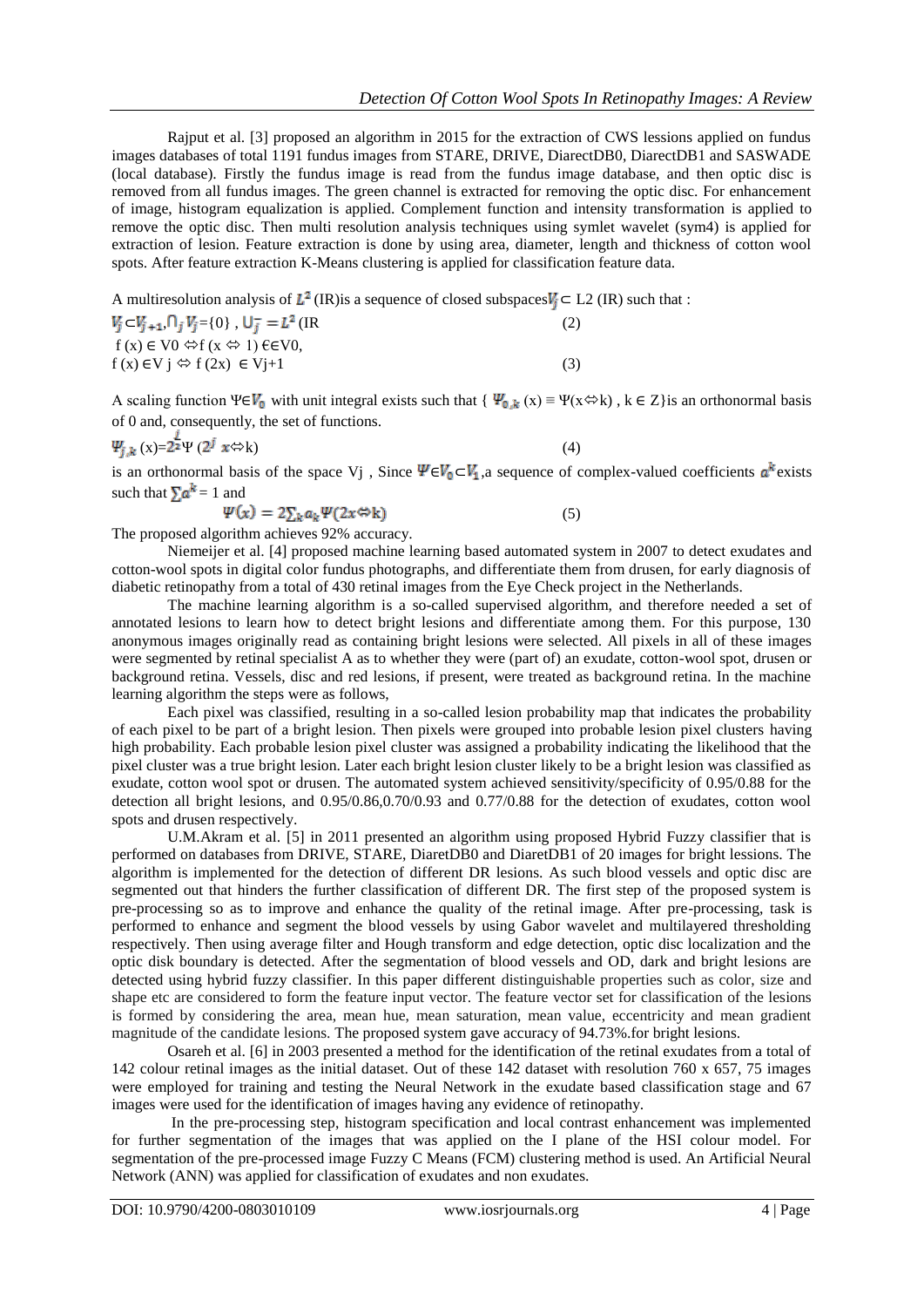The proposed system achieved accuracy with 95.0% sensitivity and 88.9% specificity in the identification of images having any evidence of retinopathy and 93.0%sensitivity and 94.1% specificity in the classification of exudates and non exudates. Figure. 4 shows the segmentation of the method proposed here.



Figure 4: Colour image segmentation: (A) FCM segmented image, (B) Candidate exudate regions overlaid on the original image, and (C) Final classification (after subsequent neural network classification).[6]

Ranamuka et al. [7] presented a method for the identification of the exudates in 2013 and classification of the exudates and non exudates using fuzzy logic. The databases were obtained from Kuopio University hospital with a size of 1500X1152. 40 images from the publicly available Diabetic Retinopathy (DR) dataset DIARETDB0 and DIARETDB1 were chosen for testing the algorithm.

At first using morphological operations the optic disc is eliminated and exudates are identified. Further based on RGB values of the retinal image, fuzzy logic algorithm is implemented for the extraction of the hard exudates. Furthermore the output of the fuzzy logic is compared with the hand drawn ground truths and was able to detect hard exudates with sensitivity/specificity 75.43 and 99.99% respectively.

Prabha et al. [8] in 2016 has presented a paper image clustering method (hybrid) that helps to detect exudates presence in retina. In this proposed work, input image is obtained from the DIARETDBI database. It mainly contains four main processes and they are pre-processing, contrast enhancement, feature extraction and classification. In pre - processing method the background noise is removed and also the dark abnormalities are removed. In this process also the rgbcolor space of the retinal image is converted to Lab color space for the easiness of applying grey scale methods. Next replacing the noise and dark abnormality is done by Gaussian filter which removes most of the noise and it is advanced than any other filter. The general equation for this is :

# $G(x) = [1/\sqrt{2\pi\sigma}]e^{\frac{-x^2+y^2}{2\sigma^2}}$  (6)

For image enhancement where adaptive histogram equalization method is used which comparatively gives better result than normal histogram equalization technique. In feature extraction it extracts features like texture, size and edge and finally classification is done by clustering (Hybrid algorithm). The process used regionprops of matlab to measure the image region and then for the finding of the edge feature, canny operator is used. To find the texture, 16gabor filters are used which gives different orientation and angle value of the retinal image which could be taken from various angle. The last step is segmentation by use of hybrid method here two methods are used for the detection of exudates and they are hierarchical algorithm and mean shift algorithm. The proposed method showed high accuracy of 99.2% and the sensitivity is 97.1%.

Hazra et al. [9] in 2016 proposed an algorithm to detect the blood vessels and segment the hard exudates efficiently using thresholding technique, basic morphological operations and Kirschs edge detection operator. In the proposed system 15 retinal images with exudates (diagnosed with diabetic retinopathy, macular edema, etc.) and 5 normal retinal images without exudates were taken from DRIVE database.

At first the green channel is converted to the double precision image prior to the conversion of this into gray scale. For contrast enhancement, Adaptive Histogram Equalization is applied on the grayscale image. The image is binarized by applying thresholding using Otsu's algorithm. The blood vessels are extracted using Kirsch's template operator. Then median filter is applied to remove the noise from extracted blood vessels. Then the resultant image is subtracted from the thresholded image using Otsu's algorithm to get the hard exudate region.

In this presented work, the thick vessels are detected by the Adaptive Histogram Equalization technique. Exudates were detected using thresholding by applying the Otsu's algorithm. Kirsch's template operator is used for extracting blood vessel.

In the Otsu's method comprehensive search is carried for the threshold that minimizes the intra-class variance (the variance within the class), defined as a weighted sum of variances of the two classes: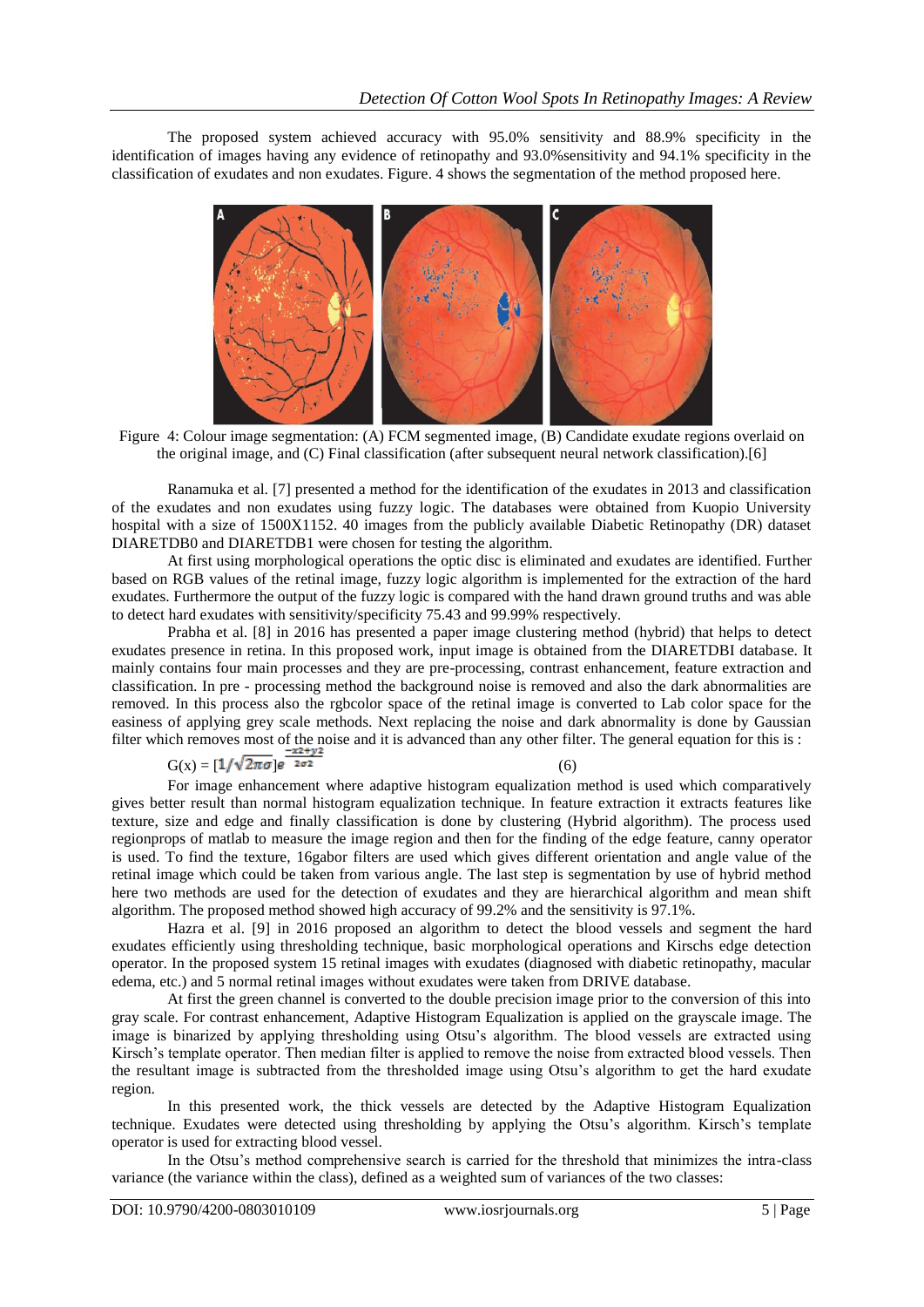$$
\sigma_{\omega}^{2}(t) = \omega_{0}(t)\sigma_{0}^{2}(t) + \omega_{1}(t)\sigma_{1}^{2}(t)
$$
\n(7)

Weights  $\omega_0$ ,  $\omega_1$  are the probabilities of the two classes which are separated by a threshold t and  $\sigma_0^2$ ,  $\sigma_1^2$  are variances of these two classes. The class probability  $\omega_{0,1}(t)$  is then computed from the L histograms:

$$
\omega_0(t) = \sum_{i=0}^{t-1} p(i) \tag{8}
$$
  
\n
$$
\omega_t(t) = \sum_{i=t}^{t-1} p(i) \tag{9}
$$

Otsu shows that minimizing the intra-class variance is the same as maximizing inter-class variance which is estimated in terms of class probabilities and class means: [18]

$$
\sigma_b^2(t) = \omega_0(t)\,\omega_1(t)\,[\,\mu_0(t) - \mu_1(t)\,]^2 \tag{10}
$$

Here, the class mean  $\mu_{0,1,T}(t)$  is expressed as follows:

| $\mu_0(t) = \sum_{i=0}^{t-1} i p(i) / \omega_0$ | (11) |
|-------------------------------------------------|------|
| $\mu_1(t) = \sum_{i=t}^{L-1} i p(i) / \omega_1$ | (12) |
| $\mu_T = \sum_{i=0}^{L-1} i p(i)$               | (13) |

The Kirschs operator is the first order derivative which is used for edge enhancement and detection. It finds the maximum edge strength in a few preset directions. For edge detection, the operator uses eight templates, which are successively rotated by 45 degree. The gradient is calculated by convolution of the image using eight template impulse response arrays which lie in each and every pixel. Thus, the gradient of different directions is attained. The final gradient is the summation of the enhanced edges where all directions for RGB channel is taken into consideration:[17]

$$
h_{n,m} = \max_{z=1,2,\dots, S} \sum_{i=-1}^{1} \sum_{j=-1}^{1} g_{i,j}^{z} \cdot f_{n+i,m+j}
$$
(14)

Where z specifies the compass direction kernels as follows:

For 
$$
0^{\circ} g^{(1)} = \begin{bmatrix} +5 & -3 & -3 \\ +5 & 0 & -3 \\ +5 & -3 & -3 \end{bmatrix}
$$
  
\nFor  $45^{\circ} g^{(2)} = \begin{bmatrix} -3 & -3 & -3 \\ +5 & 0 & -3 \\ -3 & -3 & -3 \end{bmatrix}$   
\nFor  $90^{\circ} g^{(3)} = \begin{bmatrix} -3 & -3 & -3 \\ -3 & 0 & -3 \\ +5 & +5 & +5 \end{bmatrix}$   
\nFor  $135^{\circ} g^{(4)} = \begin{bmatrix} -3 & -3 & -3 \\ -3 & 0 & +5 \\ -3 & +5 & +5 \end{bmatrix}$   
\nFor  $180^{\circ} g^{(5)} = \begin{bmatrix} -3 & 0 & +5 \\ -3 & -3 & +5 \\ -3 & -3 & +5 \end{bmatrix}$   
\nFor  $225^{\circ} g^{(6)} = \begin{bmatrix} -3 & +5 & +5 \\ -3 & -3 & +5 \\ -3 & -3 & -3 \end{bmatrix}$   
\nFor  $270^{\circ} g^{(7)} = \begin{bmatrix} +5 & +5 & +5 \\ -3 & 0 & -3 \\ -3 & -3 & -3 \end{bmatrix}$   
\nFor  $315^{\circ} g^{(8)} = \begin{bmatrix} +5 & +5 & -3 \\ +5 & 0 & -3 \\ -3 & -3 & -3 \end{bmatrix}$ 

Finally, the detected image is compared with the ground truth exudates regions and difference performance parameters like accuracy, specificity, sensitivity, PPV, PLR and misclassified proportions are measured to assess the algorithms efficiency. The proposed algorithm successfully detects exudates with an average of 98.47% accuracy, 54.67% sensitivity, 99.82% specificity, 88.62% PPV, 303.73 PLR and 0.17% misclassified. Figure 5 shows the outputs of the proposed methodology in detecting hard exudates. In this paper it is mentioned hard and soft exudates can be distinguished by their color and the sharpness of their border so this can be achieved by tuning the edge filter and feature selection. Figure. 5 shows the output of various stages in this paper.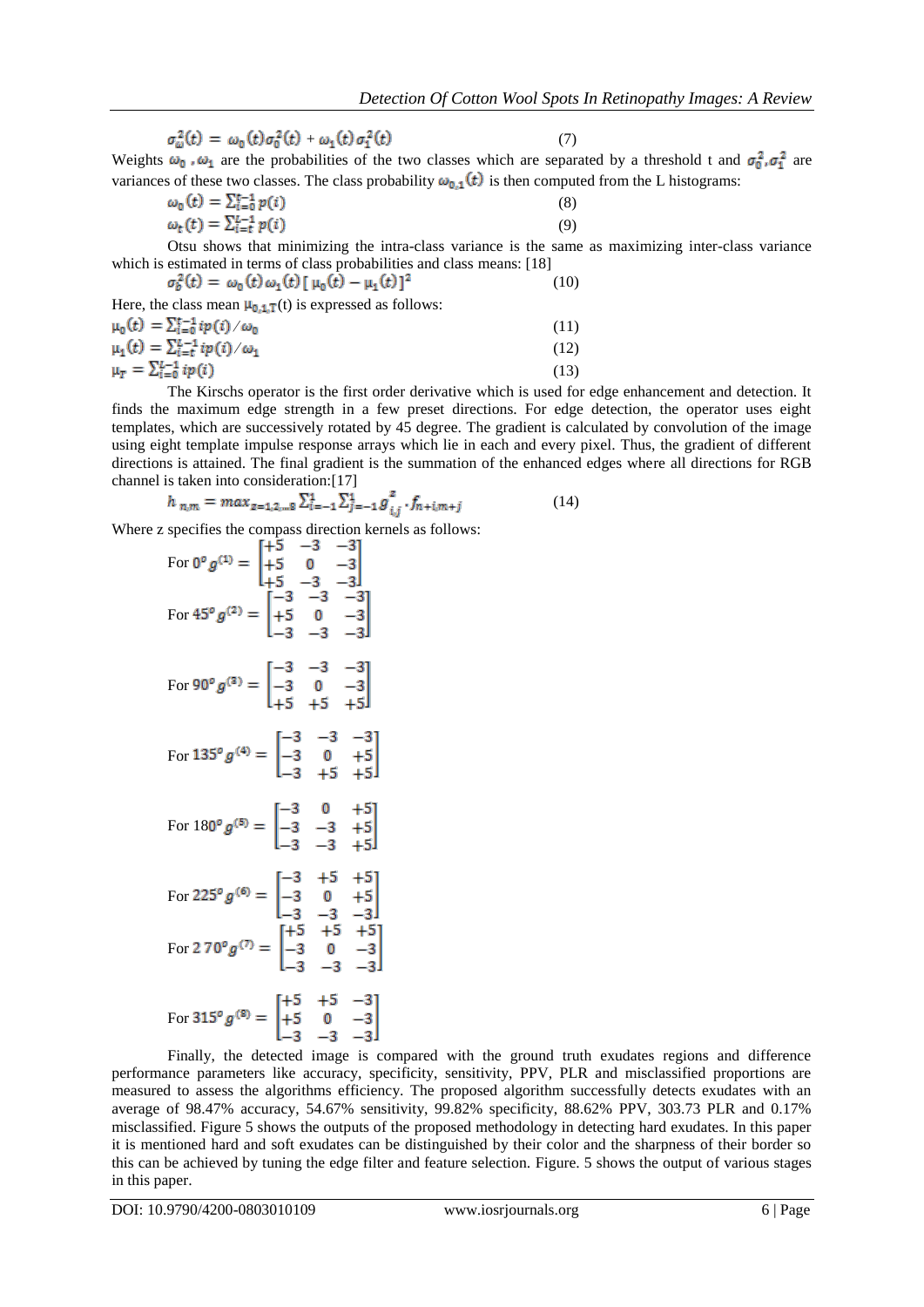

Figure 5: (a) Original retinal fundus image in RGB, (b) Conversion into double precision, (c) Gray scale conversion, (d) Image after adaptive histogram equalization, (e) Binarized image, obtained using Otsu's algorithm, (f) Opening on contrast enhanced image, (g) Extracted blood vessels using Kirschs templates, (h) Noise removal using median filtering, (i) Detected hard exudates. [9]

Maheswari et al. [10] in 2014 proposes a methodology for retinal lesion detection in Diabetic Retinopathy Images evaluated on two publicly available databases namely DRIVE AND STARE of a total of 40 and 81 images respectively.

In this paper the images are pre-processed followed by different DR lesions detection. The fundus images features viz: area of blood vessels, area of exudates, and area of microaneurysms are extracted along with texture properties that are passed through support vector machine (SVM) classifier which classifies the images into normal and abnormal classes.

For bright lesions segmentation morphological closing operation with an octagonal shaped structuring element is employed followed by edge detection using canny edge. Prior to the removal of circular border to fill the enclosed area, green channel image first finds the edges using canny method. Further circular border, edges and larger areas are removed. To make better visibility of the exudates the adaptive histogram equalization is applied twice. The bright features are then compared with the large area removed by using AND logic to get final exudates. Figure. 6 shows the illustration of exudate detection.



Figure 6: Bright lesion detection illustrated using STARE database (a) Input image (b) Exudates detected image [10]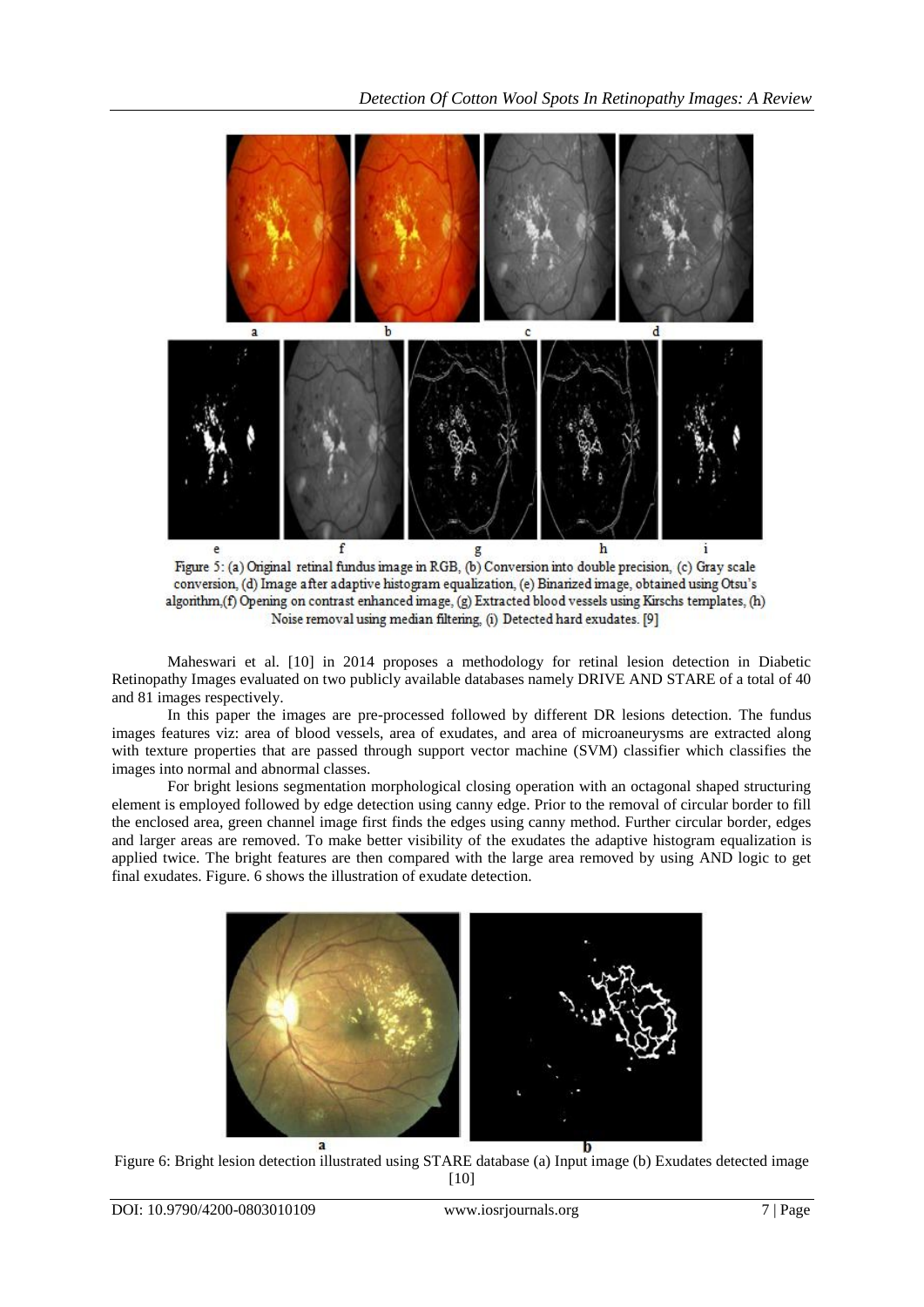The proposed method achieved sensitivity of 87.65% and specificity of 91.45%.

Jagatheesh et al. [11] in 2015 has proposed a system to detect and classify diabetic retinopathy lesions using Bag of Visual Words Model [19], [20]. Two different datasets, DR1 and DR2, were used. Out of 1077 retinal images 595 images normal images and 482 images have at least one disease, 234 images having hard exudates and 73 images having cotton wool spots were used. Dataset DR2 has 520 images out of which 300 are normal and 149 have at least one lesion, 79 images contain hard exudates and 17 images have CWS. In this paper DR lesions are detected using Bag Of Visual Words (BoVW) model. Speeded Up Robust Features (SURF) is used for extraction .For creating the visual dictionary K-Means clustering is used. Fisher vector encoding and Max pooling technique is used for creating Bag of Visual Words (BOVW). Furthermore for classification the lesion SVM is used. The accuracy obtained for detection of HE and CWS are 84.21% and 78.23% respectively.

### **III. Performance Comparison of the Cows Detection Methods**

The summary of some of the related literature reviewed in the previous section is tabulated in Table 1. The table shows the database used along with the database population, methods used by the authors and their performance measure comparison.

| AUTHOR                 | YEAR | DATABASE                                                                                                                            | DATABASE<br><b>POPULATION</b>                       | <b>METHOD USED</b>                                                                                                                                                                                                                                  | PERFORMANCE<br><b>MEASURE</b>                                                                                                                                   |
|------------------------|------|-------------------------------------------------------------------------------------------------------------------------------------|-----------------------------------------------------|-----------------------------------------------------------------------------------------------------------------------------------------------------------------------------------------------------------------------------------------------------|-----------------------------------------------------------------------------------------------------------------------------------------------------------------|
| Irshad et al           | 2014 | Ophthalmology<br>department<br>of<br>AFIO, Pakistan                                                                                 | 30                                                  | Enhances candidate region<br>using Gabor filter bank,<br>then binarize those regions<br>using Global thresholding                                                                                                                                   | Sensitivity=82.21%<br>PPV=82.38%                                                                                                                                |
| Roy Chowdhury<br>et al | 2015 | Publicly available<br>database                                                                                                      | 20                                                  | Fuzzy C means                                                                                                                                                                                                                                       | not specified                                                                                                                                                   |
| Rajput et al           | 2015 | STARE,DRIVE,<br>DIARETDB0,<br>DIARETDB1<br>and SASAWADE                                                                             | 1191                                                | Symlet wavelet (sym 4)                                                                                                                                                                                                                              | Accuracy=92%                                                                                                                                                    |
| Niemeijer et al        | 2007 | Eye Check Project<br>in the Netherlands                                                                                             | 430                                                 | Machine learning algorithm                                                                                                                                                                                                                          | Sensitivity/<br>Specificity=0.70/0.93                                                                                                                           |
| U.M.Akram et al        | 2011 | DRIVE, STARE,<br>DIARETDB0,DIA<br>RETDB1                                                                                            | 20 for bright<br>lessions<br>HE,CWS                 | Hybrid Fuzzy Classifier                                                                                                                                                                                                                             | Accuracy=94.73%                                                                                                                                                 |
| A.Osareh et al         | 2003 | Obtained<br>from<br>$CR6-$<br>Canon<br>45non-mydriatic<br>retinal camera with<br>a 45<br>of view as<br>the initial image<br>dataset | 142                                                 | For segmentation of the pre-<br>processed image Fuzzy C<br>means clustering method<br>used.<br>To classify<br>is<br>the<br>segmented<br>regions<br>into<br>exudates and non exudates<br>an artificial neural network<br>classifier was investigated | Sensitivity=93.0%<br>Specificity=94.1%                                                                                                                          |
| N.G. Ranamuka<br>et al | 2013 | DIARETDB0,<br>DIARETDB1                                                                                                             | 40                                                  | Fuzzy logic                                                                                                                                                                                                                                         | detecting<br>For<br>hard<br>exudates<br>Sensitivity=75.43%<br>Specificity=99.99%                                                                                |
| K. Prabha et al        | 2016 | DIARETDB1                                                                                                                           | 84                                                  | Classification is done by<br>clustering(Hybrid algorithm)                                                                                                                                                                                           | Accuracy=99.2%<br>Sensitivity=97.1%                                                                                                                             |
| S.Hazra et al          | 2016 | <b>DRIVE</b>                                                                                                                        | 15<br>with<br>exudates and 5<br>without<br>exudates | algorithm<br>An<br>that<br>uses<br>thresholding techniques, basic<br>morphological operations and<br>Kirsch's<br>edge<br>detection<br>operator to detect the blood<br>vessels and segment the hard<br>exudates efficiently                          | Detects exudates with<br>an average of<br>98.47% accuracy,<br>54.67% sensitivity,<br>99.82% specificity,<br>88.62%PPV,<br>303.73 PLR and<br>0.17% misclassified |

**Table 1:** Performance Comparison of the CWS Detection Methods